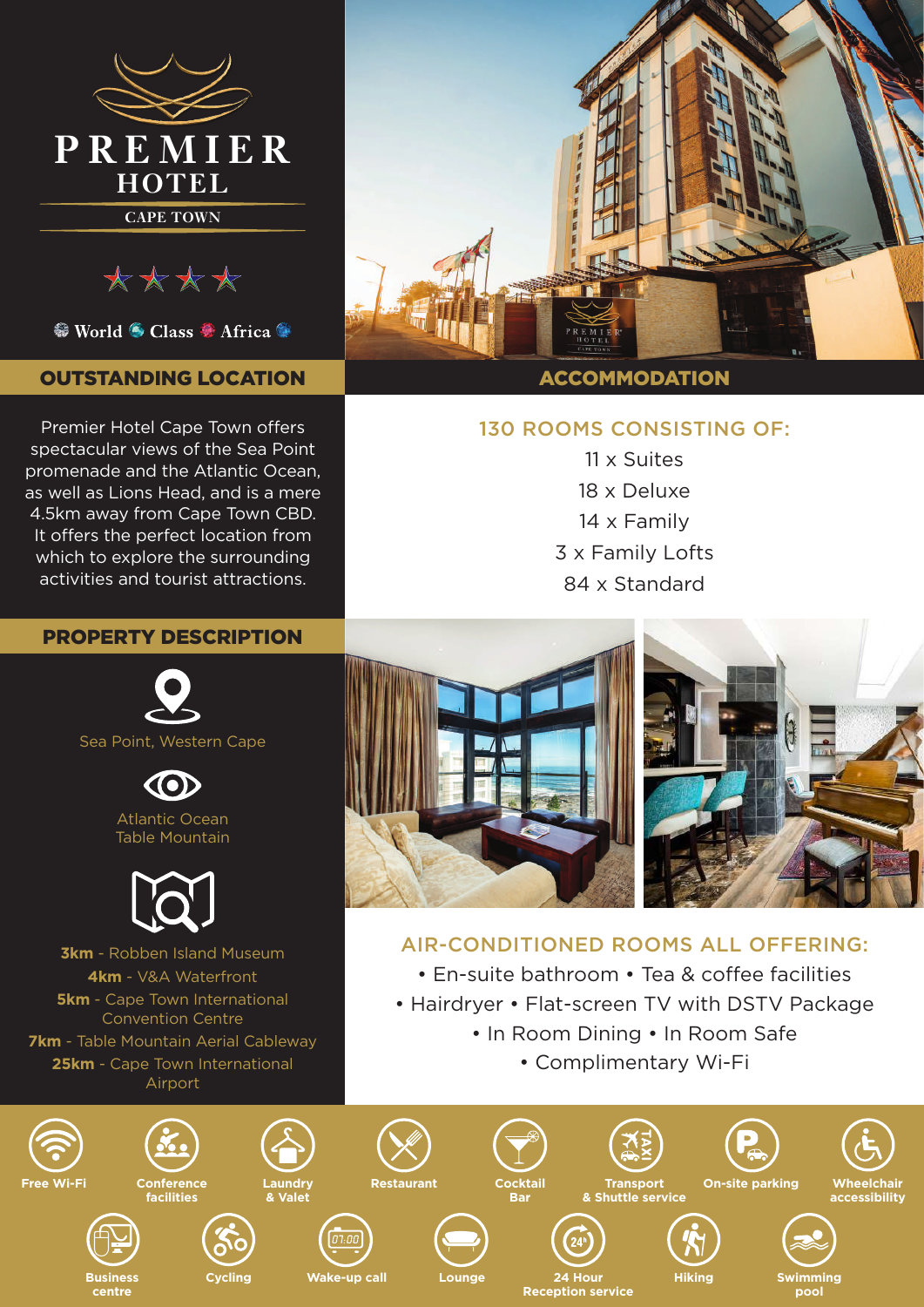

LEISURE FACILITIES AND ATTRACTIONS

Easy access to International 18-hole golf courses, Table Mountain, magnificent blue flag status beaches, Virgin Gym and open air gymnasium, running and walking on the promenade, Camps Bay, the V & A Waterfront, and the Wineland regions of Stellenbosch and Franschhoek.

### CONFERENCE AND SPECIAL EVENT EXPERIENCES

Ideally located in Sea Point, and in close proximity to many local attractions, restaurants and 5 minutes from the V & A Waterfront, Premier Hotel Cape Town offers an ideal boutique conference experience for small groups requiring an intimate strategy sessions to a maximum group size of 120 delegates. With 5 breakaway or conference rooms, including a quaint library boardroom set up, and access to a new cocktail pool deck for cocktails and sundowners for up to 80 people. The hotel prides itself on personal service and attention to detail, whilst providing value-for-money and superb facilities all air-conditioned and with individually controlled lighting. Accommodation is magnificent, with a large variety of room types to suit discerning executives, as well as value seekers. We offer mountain or sea facing rooms.